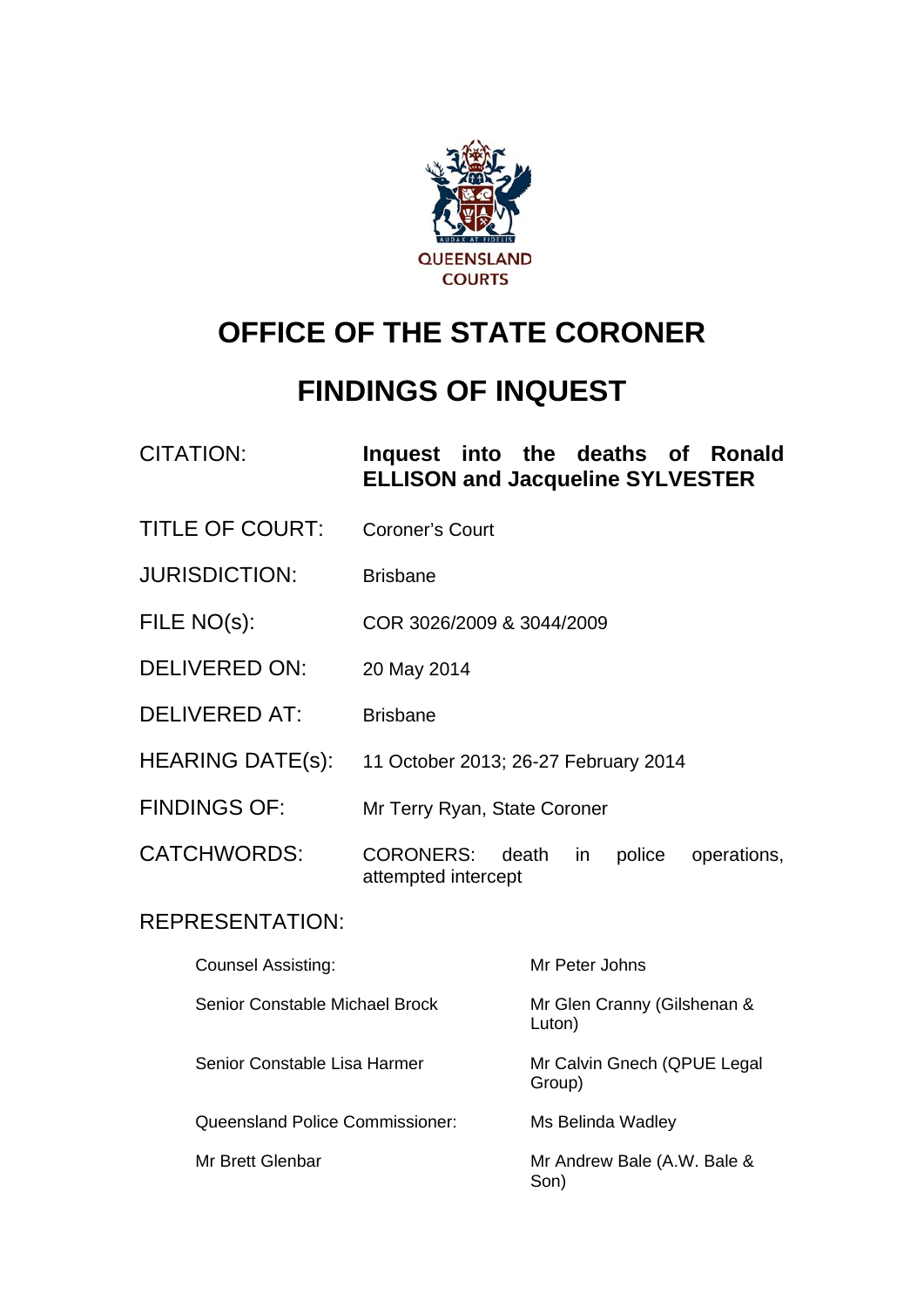#### **Table of Contents**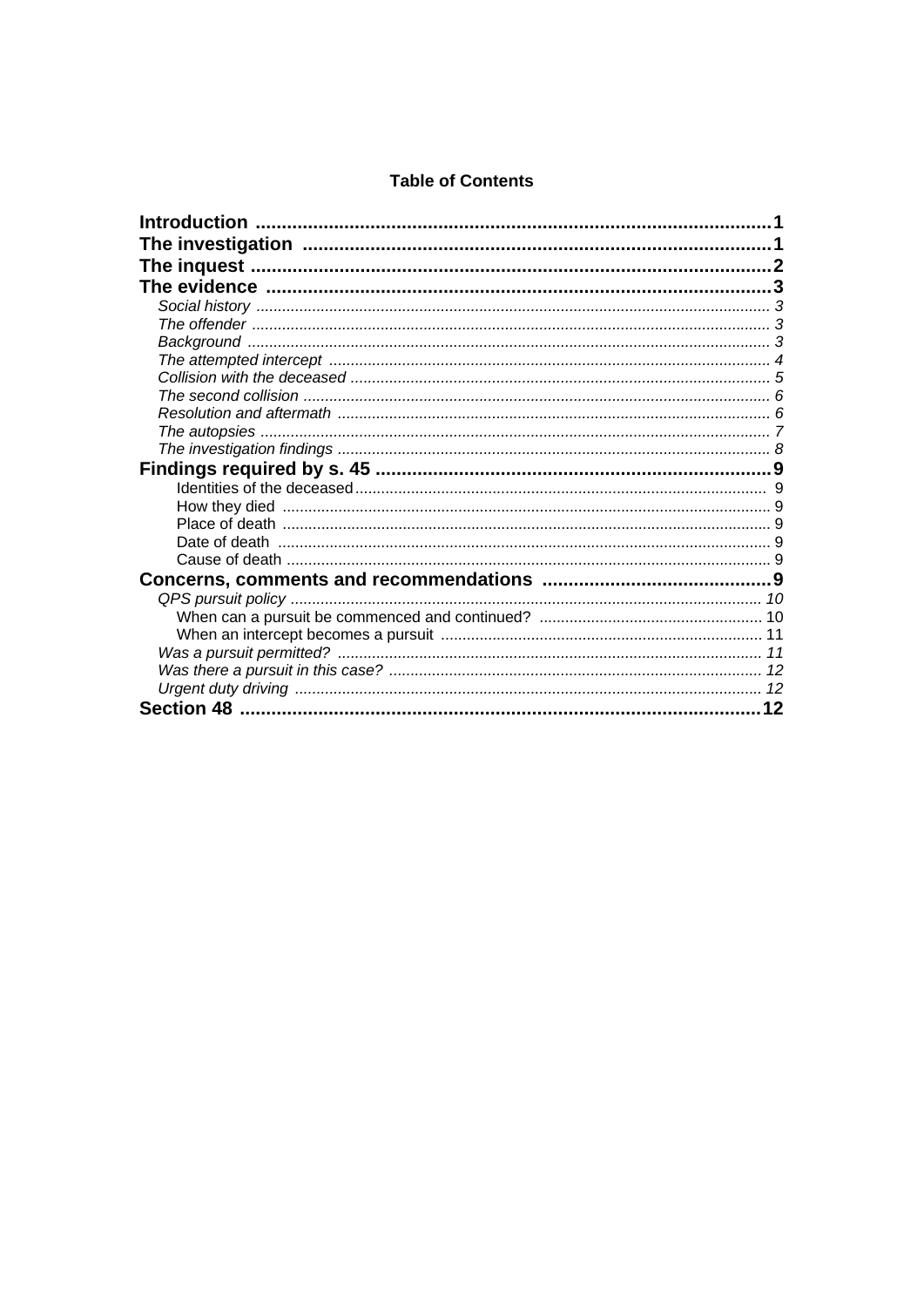The *Coroners Act 2003* provides in s. 45 that when an inquest is held the coroner's written findings must be given to the family of the person who died, each of the persons or organisations granted leave to appear at the inquest and to various officials with responsibility for any issues that are the subject of recommendations. These are my findings in relation to the deaths of Ronald Ellison and Jacqueline Sylvester. They will be distributed in accordance with the requirements of the Act and posted on the website of the Office of the State Coroner.

# <span id="page-2-0"></span>**Introduction**

Just before 10.00 pm on Friday 4 December 2009, Ronald Ellison and his partner, Jacqueline Sylvester, were walking along Chambers Flat Road, Park Ridge. Several kilometres to the south, on the same road, Brett Glenbar was driving while significantly intoxicated. When he saw a police car flash its emergency lights, he continued to drive at his already high speed. With the police car now following him Mr Glenbar lost control of his vehicle as it attempted to negotiate a right hand curve.

As they stood beside the paved surface waiting to cross Chambers Flat Road at the point of this curve, Mr Ellison and Ms Sylvester would have had no time to react as Mr Glenbar's speeding vehicle suddenly slid into their path. The vehicle struck them causing catastrophic injuries that killed them instantly. Mr Glenbar managed to regain control, returned to the paved road surface, and kept driving. Police continued to follow him for several kilometres during which they observed him collide with another vehicle. They were not aware until much later of the collision with the two pedestrians.

These findings:-

- establish the circumstances in which the fatal injuries were sustained;
- confirm the identity of the deceased persons, the time, place and medical cause of their deaths; and
- consider whether the police officers involved acted in accordance with the Queensland Police Service (QPS) policies and procedures then in force.

An inquest is not a criminal or civil trial. Accordingly, these findings do not seek to lay blame or suggest anyone has been guilty of a criminal offence or is civilly liable for the death (beyond noting where that has already been determined by another court). As the deaths followed immediately a series of events involving police and the incident was investigated by other police officers, the findings also examine the quality of that investigation.

# <span id="page-2-1"></span>**The investigation**

<span id="page-2-2"></span>The coronial investigation was conducted by the QPS Ethical Standards Command (ESC) and a detailed report was prepared by Acting Inspector Fiona Hinshelwood.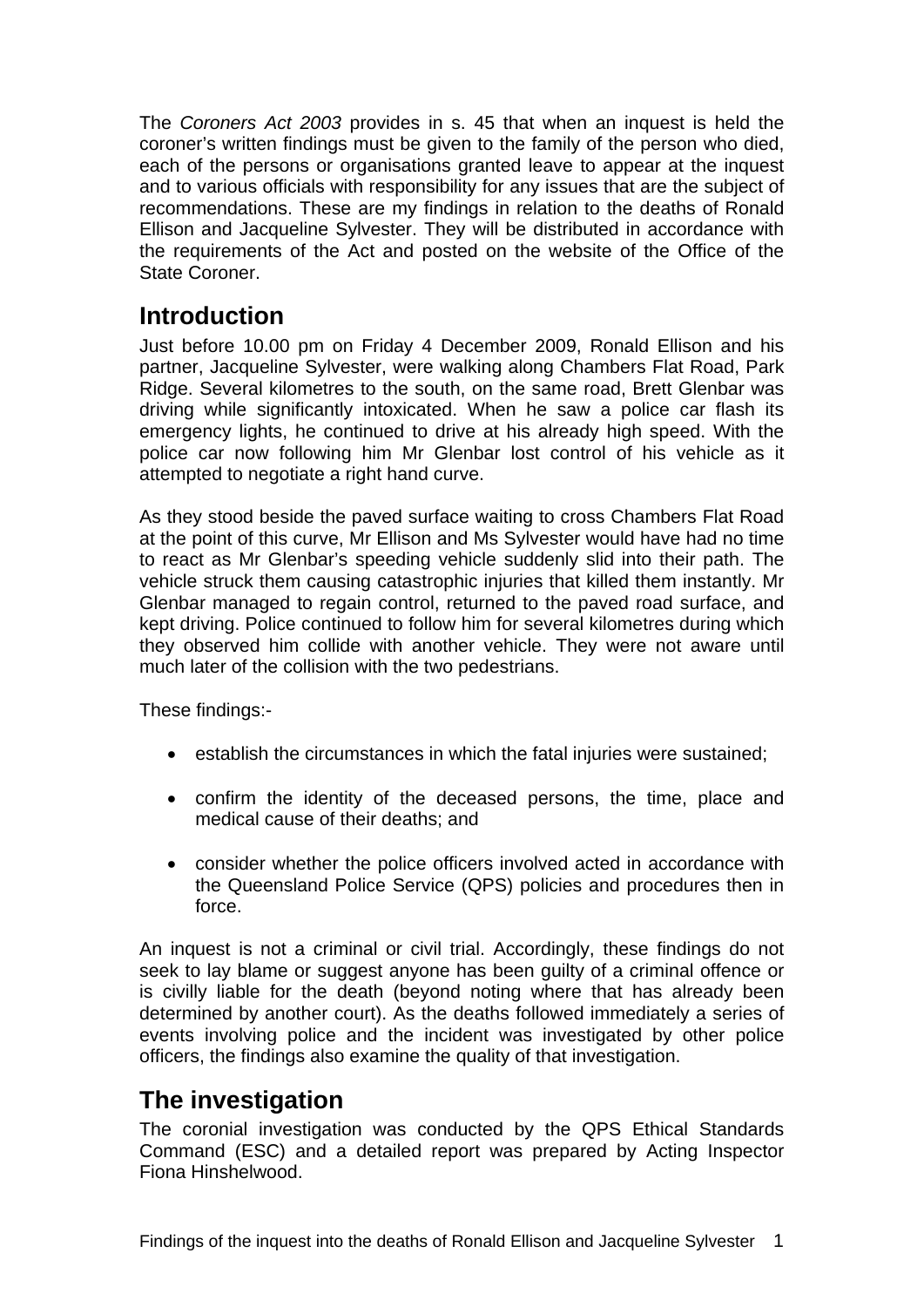ESC officers attended the scene late on the evening of 4 December 2009. Forensic police and traffic accident investigators were already examining the three crime scenes which had been established around the point of collision with the deceased, the point of collision with another vehicle and the location where the vehicle driven by Mr Glenbar had come to rest. A large number of photographs were taken and later tendered at the inquest.

The two police officers involved in the incident were separated, breath tested and later provided urine samples for analysis. ESC officers conducted disciplinary interviews with each of those officers in the early hours of 5 December 2009. They then recorded a drive through re-enactment with the driver of the police vehicle. The investigators later obtained training and personnel records pertaining to each of the officers involved.

Interviews were conducted with the occupants of the vehicle struck by Mr Glenbar. Statements were later obtained from them and a number of other witnesses including the large number of responding police officers. A friend of the deceased couple who was the last to speak to them prior to their deaths, Janelle Johnson, refused to provide a statement to police though was cooperative when summonsed to appear at the inquest.

Phillip Chang was in the front passenger seat of Mr Glenbar's vehicle. He and Mr Glenbar were both interviewed by investigating police. A breath analysis test was conducted on Mr Glenbar.

Investigators arranged for a mechanical inspection of the vehicle driven by Mr Glenbar and the marked police vehicle involved in the incident. This included testing of the mobile radar device initially used by police to determine that Mr Glenbar was travelling at excess speed.

A detailed forensic crash scene analysis was prepared by Sergeant Jim Hickey of Logan Forensic Crash Unit. In the course of their investigations investigators obtained CCTV footage from a service station on Chambers Flat Road. This footage was used by Sergeant Hickey, in conjunction with his observations of various road markings, to draw conclusions as to the likely speed of the vehicle driven by Mr Glenbar and of the police vehicle.

I am satisfied that all relevant sources of information have been accessed and the results effectively collated. I commend those responsible for their efforts.

# <span id="page-3-0"></span>**The inquest**

A pre-inquest conference was held in Brisbane on 11 October 2013. Mr Johns was appointed counsel assisting and leave to appear was granted to the Commissioner of the Queensland Police Service, Mr Glenbar and the officers involved in the incident.

I conducted a view of the scene on the 25 February 2013 and the inquest was held in Brisbane on 26 and 27 February 2013. Nine witnesses gave evidence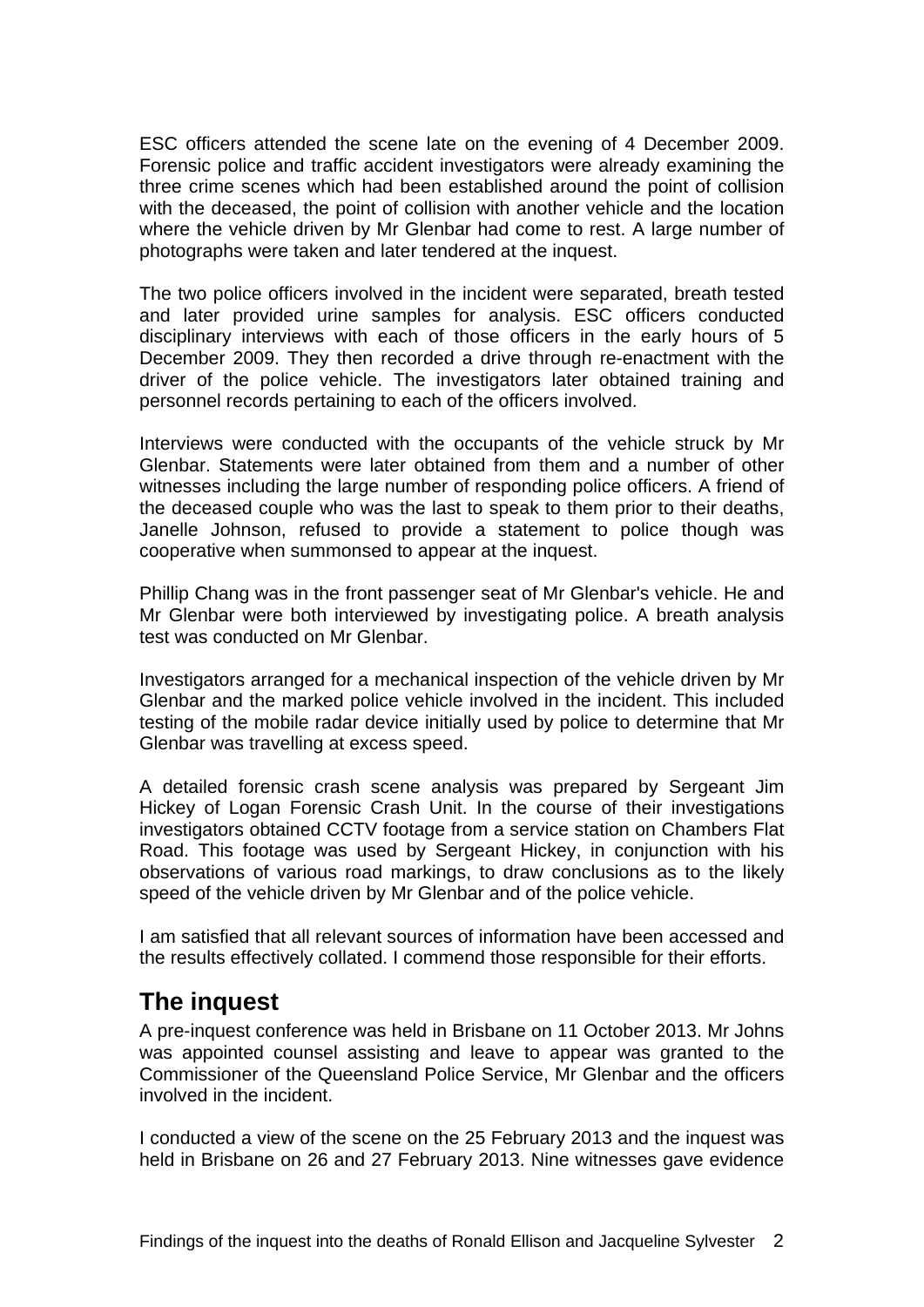and 159 exhibits were tendered. I am satisfied that all information relevant to and necessary for my findings was made available at the inquest.

# <span id="page-4-0"></span>**The evidence**

A large amount of information was contained in the exhibits and transcript. These reasons record only the evidence I believe is necessary to understand the findings I have made.

# <span id="page-4-1"></span>*Social history*

Ronald Anthony Ellison was born on 20 April 1963 in Brisbane and was 46 years of age at the time of his death. Jacqueline Sylvester was born on 1 April 1969 in Brisbane and was 40 years of age when she died. Residents of Loganlea, they had been in a long term relationship which saw them survived by two teenage daughters.

It is clear that Mr Ellison and Ms Sylvester were greatly loved and are missed by their children, other family members and their friends.

## <span id="page-4-2"></span>*The offender*

Brett Walter Glenbar pleaded guilty to two counts of manslaughter and one count of grievous bodily harm (relating to his passenger, Mr Chang). He was sentenced for these offences and a number of summary offences relating to his manner of driving on 4 December 2009 when he appeared in the District Court at Brisbane on 28 February 2013.

Mr Glenbar received a head sentence of 10 years imprisonment for the manslaughter offences. On 29 November 2013, the Court of Appeal refused an application for leave to appeal against the severity of this sentence.

## <span id="page-4-3"></span>*Background*

Brett Glenbar was a 42 year old man who worked for a mining company in Western Australia. He travelled to Brisbane on Friday 4 December 2009 for a job interview. After hiring an eight cylinder maroon Holden Statesman from Brisbane Airport he set off to meet up with a friend, Phillip Chang, with whom he had arranged to stay.

Mr Chang had finished work and was having drinks at the house of an employee on Logan Reserve Road, Park Ridge. Mr Glenbar received directions to this house and went there via a hotel at Logan Village, arriving at around 7:00 pm. Mr Chang noted Mr Glenbar had brought with him a bottle of bourbon and a bottle of cola and was drinking this during the next two to three hours.

The two men left this house at around 9:45 pm in the maroon Statesman. Mr Chang asked Mr Glenbar if he was "*OK to drive*?" and Mr Glenbar told him he was. They set off towards Mr Chang's house which saw them turn right from Logan Reserve Road into Chambers Flat Road. Mr Chang recalls the vehicle accelerating to around 120 km/h in what he knew was an 80 km/h zone and he says he told Mr Glenbar to "*slow down you idiot*". A short time later Mr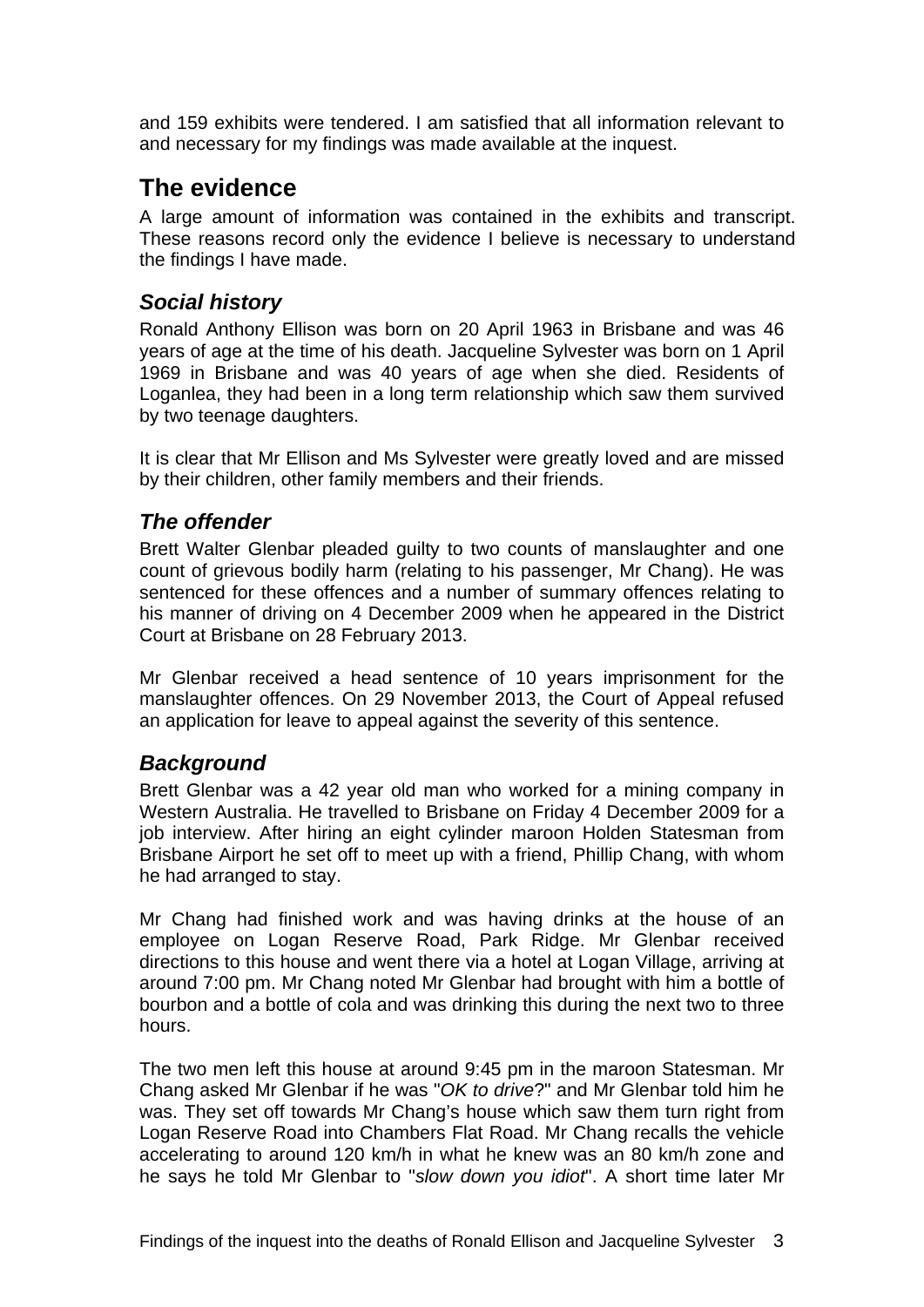Chang and Mr Glenbar saw a marked police car travelling in the opposite direction. Both men saw the police vehicle activate its lights just as it was about to reach them. Mr Chang says this resulted in Mr Glenbar saying "*fuck*" and, once passed the police car, accelerating. Mr Glenbar told the inquest that, contrary to this, he was unsure if the police vehicle was interested in him or another vehicle. On his account there were a number of vehicles following him although all other evidence, including CCTV footage of an area further along Chambers Flat Road suggests this is incorrect.

Senior Constables Phillip Brock and Lisa Harmer from Logan District Traffic Branch were conducting patrols along Chambers Flat Road at around 9:50pm. As they travelled south both officers noticed a vehicle travelling in the opposite direction apparently above the speed limit. Senior Constable Brock activated the mobile radar device which recorded the oncoming vehicle at 134km/h.

Ronald Ellison and Jacqueline Sylvester had been at a party in Park Ridge. When they left they were picked up by a friend, Janelle Johnson. Although not inclined to speak to police initially Ms Johnson was co-operative and helpful at the inquest. She told the court that the couple, with whom she had been friends for many years, were arguing in the back seat of her vehicle as she set off along Beaumont Road towards Chambers Flat Road. This became increasingly heated and near the intersection of those roads she pulled over to allow Ms Sylvester out of the vehicle. Mr Ellison followed and, she alleges, began to hit Ms Sylvester. This detail is included as it is relevant in explaining why Ms Johnson says she became 'scared', panicked and, in her words, did a 'U-bolt'. She drove off with a view to seeking help but later decided that it was unnecessary to return.

The last sighting of the couple occurred several minutes later on the United service station CCTV as they walked northbound along the western verge of Chambers Flat road. Nothing in this footage of them appears unusual. Ms Johnson did not consider that either was sufficiently inebriated to affect their balance or ability to walk normally.

#### <span id="page-5-0"></span>*The attempted intercept*

After the speed of the oncoming vehicle had been recorded at 134 km/h Senior Constable Harmer activated the emergency lights on the police vehicle in an attempt to slow the speeding vehicle. Both officers say this was done when the vehicle was still 100m in front of them. The evidence of the officers and other witnesses was that the siren was not activated at any stage.

Senior Constable Harmer noted that the vehicle was a maroon sedan, possibly a Statesman or a Falcon. She entered the vehicle's registration number into the computer in the police vehicle and the details displayed were for a maroon Holden Statesman registered to a hire-car company.

Senior Constable Brock drove on a short distance to the intersection with Koplick Road and performed a U-turn. The officers told the inquest that they could not remember any other vehicles driving in front or behind the speeding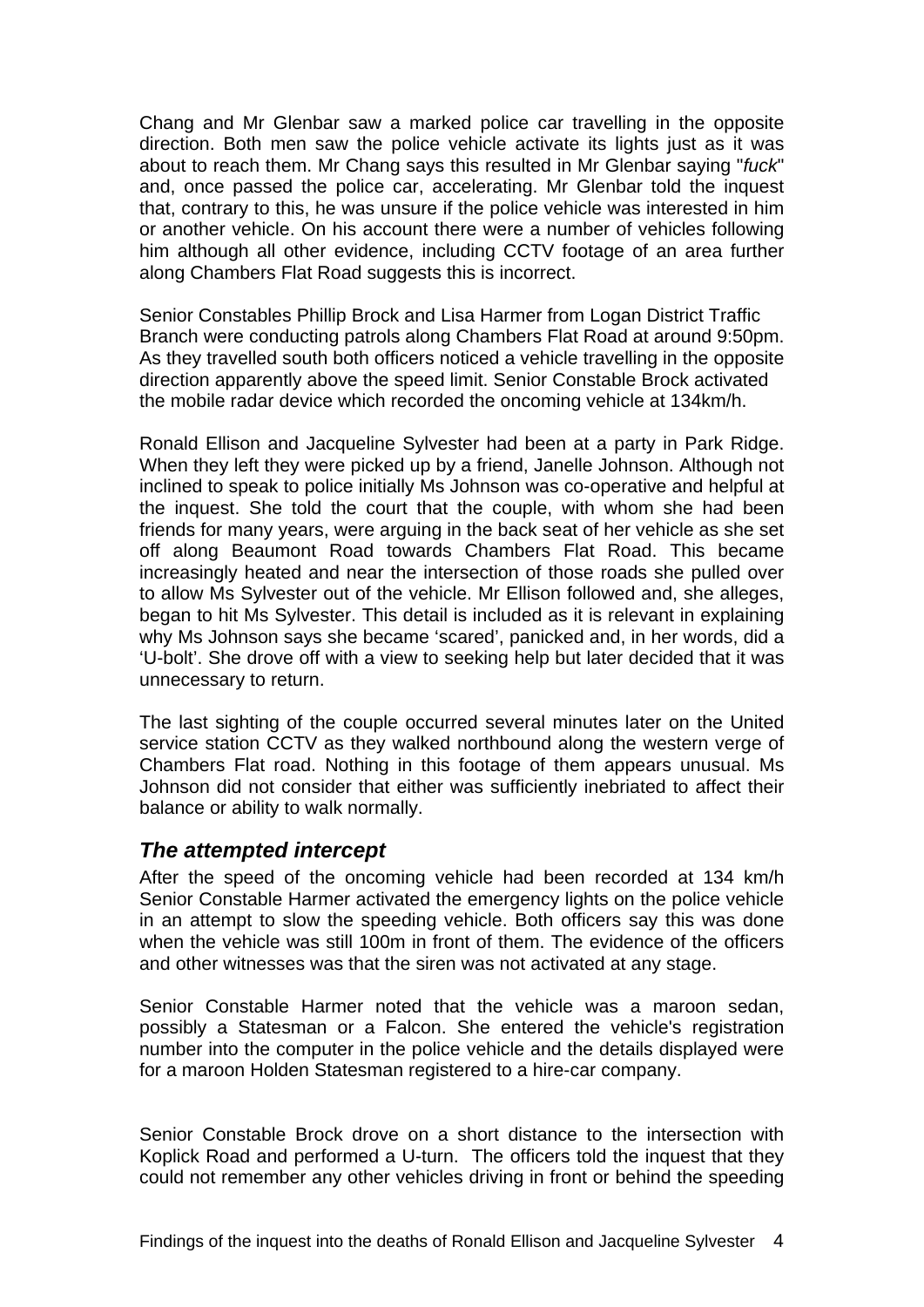vehicle. Mr Glenbar told the inquest that there were indeed vehicles behind him and he believed it was one of the reasons that police had to wait before performing a U-turn. CCTV footage at a service station 1km to the north shows Mr Glenbar's Statesman and the police vehicle pass seven seconds apart. It shows no other vehicles in between the two or any within their immediate vicinity.

Once the police vehicle had performed a U-turn both officers say there was nothing visible on the road in front. This is unsurprising given the undulating nature of the road. Senior Constable Brock accelerated up to what he initially estimated might have been 150 km/h. This was done with a view to intercepting the speeding vehicle. Although undulating, Chambers Flat Road is straight for the first 1.2km of the attempted intercept and the surface was dry. Only 50m or so after the intersection with Park Ridge Road (the location of the United Service Station) it rises and begins to veer to the right simultaneously. Senior Constable Brock says that the maximum speed of the police vehicle was reached at a point prior to this right hand curve, where he "washed off" his speed.

#### <span id="page-6-0"></span>*Collision with the deceased*

It was on this curve north of the United Service Station that Ms Sylvester and Mr Ellison decided, it appears, to cross the road.

Mark-Alan Hohepa was driving with his son, Jordan, to work at a nearby meatworks where they were both employed as cleaners on the night-shift. As they travelled northbound along Chambers Flat Road in their Nissan Pulsar both men saw a male and a female standing, stationary, on the gravel on the western verge. They were facing perpendicular to the roadway on the right hand curve mentioned earlier. The Hohepas formed the conclusion that they were waiting to cross the road. Both say they remember this clearly because it was an unusual sight at that time of night on a stretch of road over which they regularly travelled.

The next vehicle to pass that point was the speeding Statesman driven by Mr Glenbar. As he tried to negotiate the right hand curve he lost control of the rear of his vehicle and entered into what is termed a 'yaw'. This sees the vehicle rotate in a clockwise direction around its axis. The loss of control was not complete, in that Mr Glenbar was ultimately able to return to the paved surface and continue along Chambers Flat Road. However, for 104.7 metres, as later measured by traffic accident investigators, at least some part of the Statesman was travelling on the gravel verge west of the paved surface on the right hand curve. At this point the Statesman was still travelling at great speed and shortly after leaving the road struck two 'wheelie' bins. Analysis of friction marks at the scene reveals a speed of between 186 and 190 km/h at the point the bins were struck. The path of Statesman's travel saw the front of the vehicle strike Ms Sylvester and Ms Ellison. They would have had little if any warning they were in danger and no time to react in any event. The speed involved meant their injuries were catastrophic and they were killed instantly.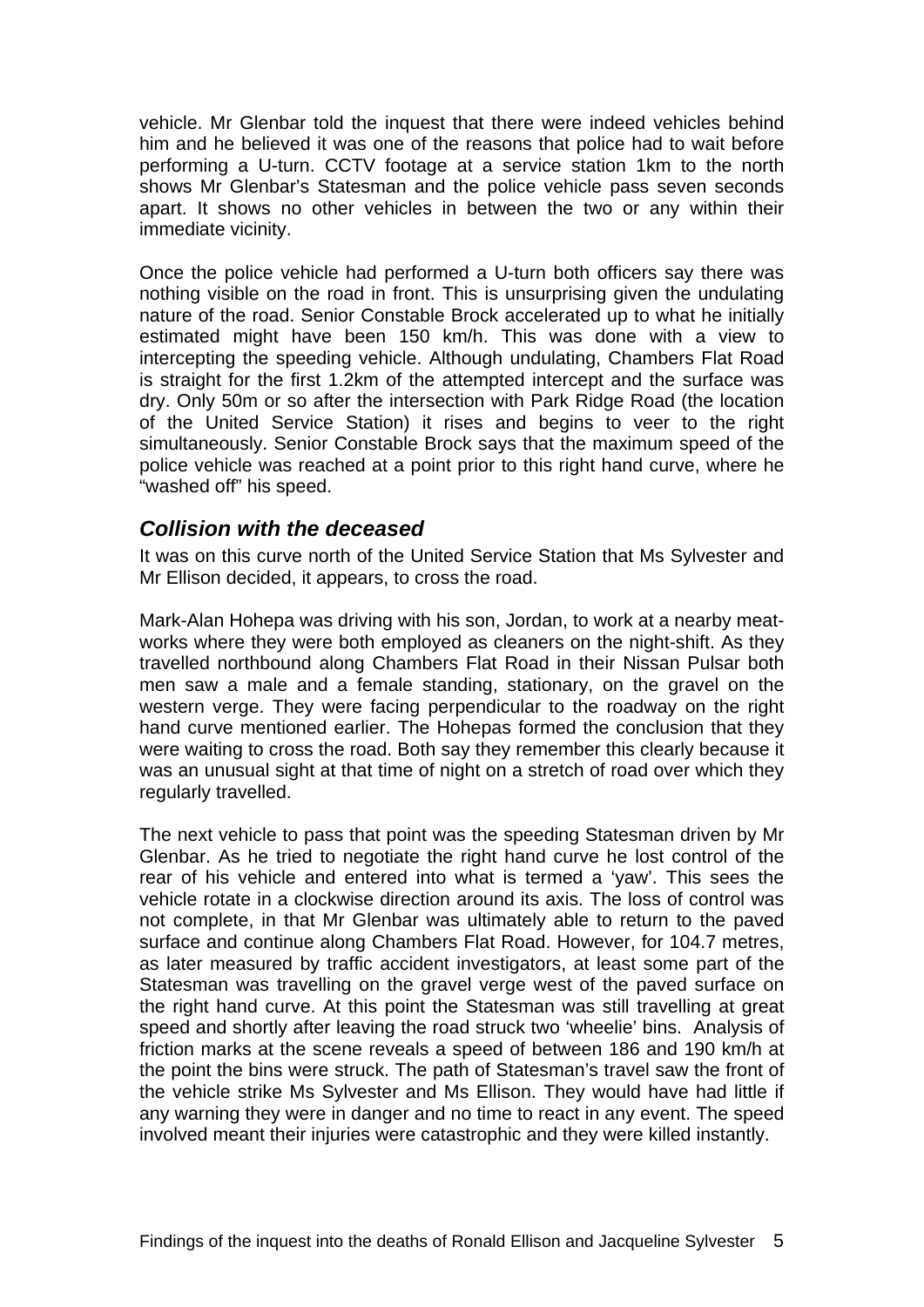The windscreen of the Statesman was smashed as a consequence of the impact with Ms Sylvester, and Mr Chang appears to have been concussed or knocked unconscious, at least briefly. Mr Glenbar drove on at high speed later telling police he thought he must have hit an animal.

Senior Constables Brock and Harmer were too far back to see the deceased being struck on this unlit stretch of road. As they passed the scene there was nothing to draw their attention to what had just happened.

### <span id="page-7-0"></span>*The second collision*

The Statesman was now closing at great pace on the vehicle in front of it, the Pulsar driven by Mark-Alan Hohepa. It is possible that a vehicle travelling in the opposite direction blocked that lane as an overtaking option for the Statesman as it approached the Pulsar. Whatever the reason, the Statesman drove straight into the rear of the Pulsar at a speed differential that was likely to have been around 100 km/h. This left Mr Hohepa with little control and the Pulsar was shunted into a spin off the left hand side of the road into a ditch. If the air-bags in the Statesman had not already been activated they certainly were by now. The Statesman had sustained significant panel damage and the rear bumper bar hung from the body of the vehicle. However, it drove on after the second collision. This collision had occurred approximately 750 metres to the north of where Ms Sylvester and Mr Ellison were struck.

Senior Constables Brock and Harmer saw what they now know to be the collision of the Statesman with the Hohepa's Pulsar. Both officers say they were first alerted to something unusual when they saw spinning headlights which they assumed was the speeding vehicle they were attempting to intercept having lost control. They arrived to find the Pulsar of the Hohepas having clearly sustained severe damage. Senior Constable Harmer alighted to check on the occupants.

Senior Constable Brock saw the Statesman ahead, turning left off Chambers Flat Road into Bumstead Road and continued after it. He told the inquest that while he was still attempting to intercept the vehicle to speak to the driver about the manner of driving, that by this time he was also concerned for the welfare of the occupants given the damage obviously sustained. The police officers say that the emergency lights on the police vehicle were switched off just prior to arriving at the scene of the accident with the Pulsar. The Hohepas corroborated this by telling investigators that the police vehicle did not have its emergency lights or siren on when it arrived.

#### <span id="page-7-1"></span>*Resolution and aftermath*

Bumstead road is approximately 2 kilometres long and Senior Constable Brock followed the Statesman for the entire length. He told the inquest that this was done at much lower speeds (approximately 80 km/h) than the initial stages of the attempted intercept. As he attempted to negotiate a 'T' intersection with Clarke Road at the end of Bumstead Road, Mr Glenbar again lost control and the Statesman came to rest in a shallow ditch on the western side of Clarke Road.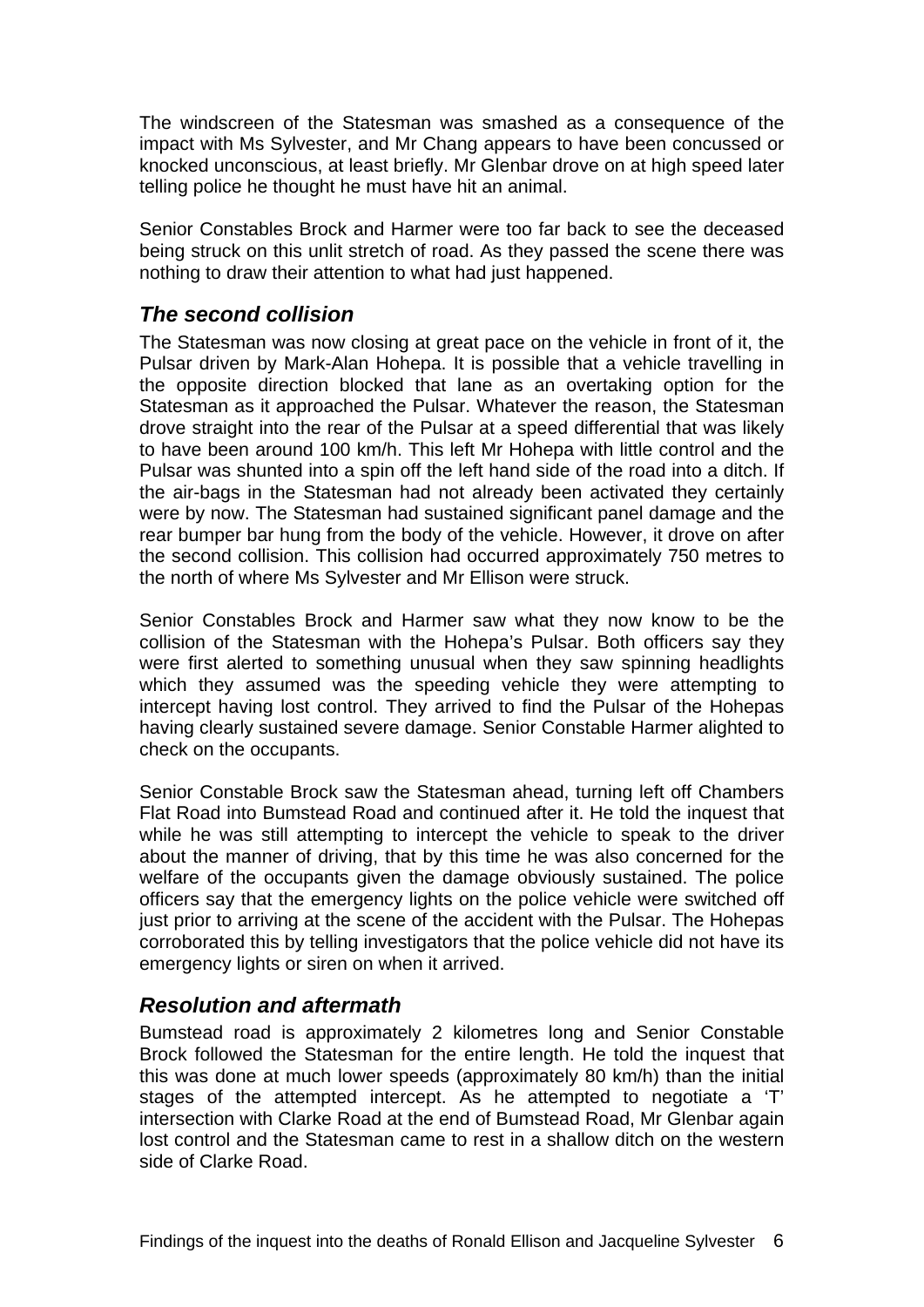Senior Constable Brock approached the Statesman to find both the driver and passenger still in their seats. He removed Mr Glenbar from the vehicle and handcuffed him. He assisted Mr Chang from the vehicle and observed that he had blood over his face. Mr Chang also stated that he had something in his eyes and was unable to see. Senior Constable Brock then performed a breath test on Mr Glenbar.

A short time later a dog squad officer, Sergeant Peter Miles, arrived at the scene. It was agreed that he would stay with the occupants of the Statesman while Senior Constable Brock returned to check on Senior Constable Harmer. Sergeant Miles began checking the inside of the Statesman with his torch and in doing so discovered the torso of Ms Sylvester. Senior Constable Brock heard the frantic report of this discovery over police radio while driving back to the Hohepa's vehicle. Almost simultaneously he heard radio reports from other responding police that they had found body parts on Chambers Flat Road and so it was that the horrific events leading to these two deaths began to emerge.

At the inquest Mr Glenbar alleged that he was told by a police officer after the incident words to the effect of "*This wasn't a pursuit, ok*". He took this to be a threat attempting to ensure he would not allege police had been pursuing him. This was the first time he had mentioned such an event despite having every opportunity in his interview with ESC officers and in fact being prompted to nominate any allegation of police wrongdoing. Mr Glenbar was quickly confused when examined on which officer had made the apparent threat.

It would have been immediately clear to the officers involved on the night that this was a serious incident that would be investigated by the ESC and a coroner. It would have been clear, I expect, that whether a pursuit occurred or not would rest on a large body of evidence including, for example, eye witness accounts and CCTV footage. The opinion of an offender with no knowledge of QPS pursuit policy is hardly going to be of much influence in such circumstances. This makes it unlikely that a police officer would have anything to gain by making such a threat.

I found Mr Glenbar to be a particularly unimpressive witness. As in his interview with ESC officers his answers were consistently self-serving and he was slow to make any concession prejudicial to his interests, no matter how overwhelming the evidence against him. There is clearly insufficient evidence on which to base any further inquiry into his allegation.

#### <span id="page-8-0"></span>*The autopsies*

A post-mortem examination was conducted on the bodies of Mr Ellison and Ms Sylvester at the Queensland Health Forensic and Scientific Services Facility in Brisbane on the morning of 7 December 2009 by an experienced forensic pathologist, Dr Beng Ong. Dr Ong was assisted in his examination by CT scans, x-rays and histological analysis.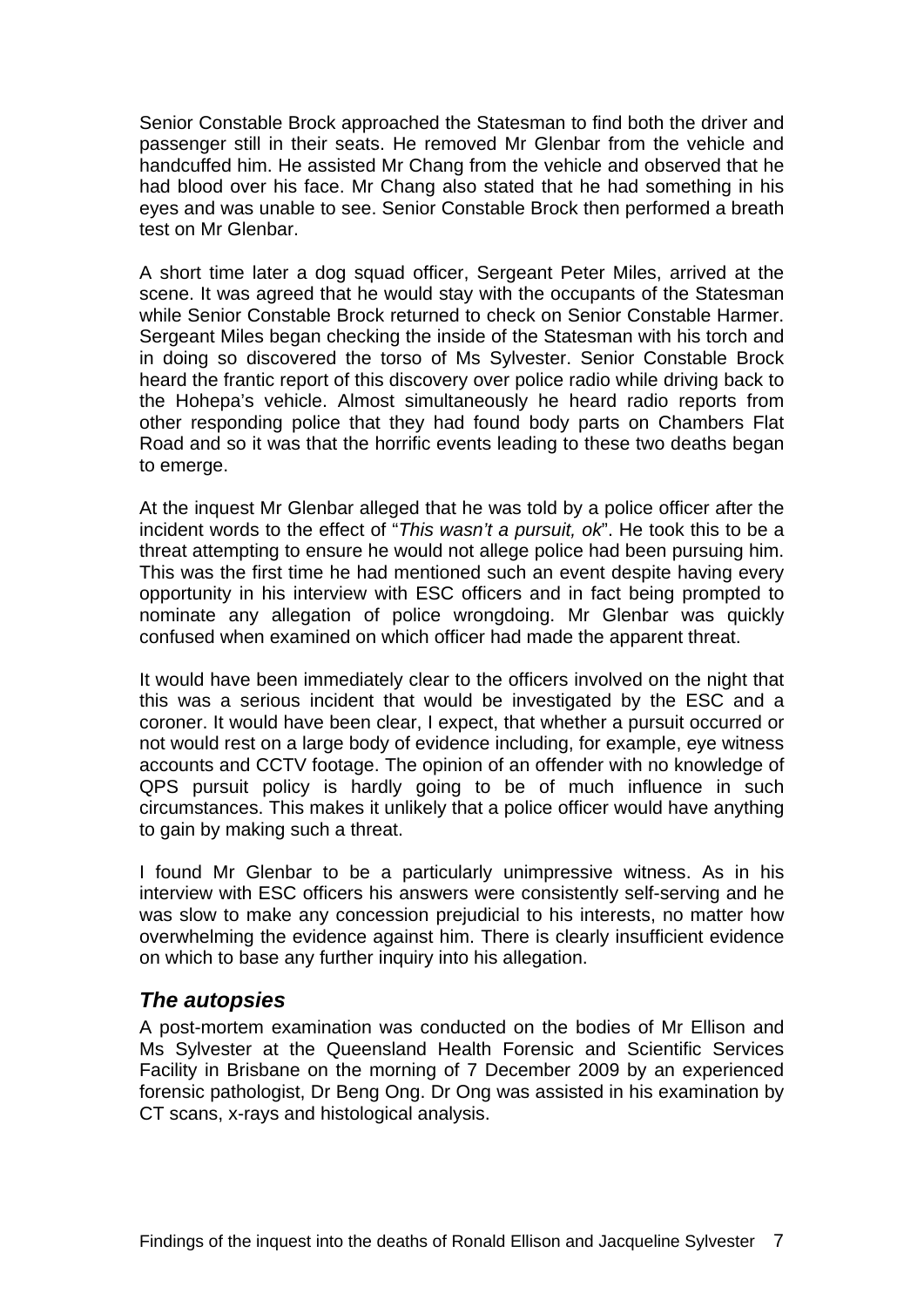Samples of blood and urine were taken for toxicology testing although nothing was found in that analysis which could be considered to have contributed to the deaths.

In both cases Dr Ong found the deceased had suffered major traumatic injuries consistent with having been struck by a motor vehicle travelling at high speed and imparting "*severe force*". In his autopsy reports which were tendered at inquest Dr Ong stated that the deaths would have been "*instantaneous*" *or* "*immediate*".

After considered the scans, histology reports, his own observations, the facts as set out by police on the coronial Form 1 and the toxicology results, Dr Ong issued autopsy certificate listing cause of death in both cases as:

- (a) Multiple injuries; *due to or as a consequence of*
- (b) Motor vehicle accident (pedestrian).

#### <span id="page-9-0"></span>*The investigation findings*

The breath analysis conducted on Mr Glenbar recorded a blood alcohol concentration of 0.147. The breath and urine samples taken from the two police officers showed neither was affected by alcohol and otherwise revealed nothing of concern.

The forensic crash investigation conducted by Sergeant Hickey established that the Statesman was travelling at 188 km/h (+/- 2km/h) when it entered into a 'yaw' while trying to negotiate the right hand curve on Chambers Flat Road. The path of the vehicle at this point took it off the left hand side of the roadway for around 105m before re-joining. It was during this period that the fatal collision occurred.

Sergeant Hickey also estimated speed using CCTV footage from the United Service Station located 100-150 metres to the south. This process involved detailed analysis of still frames, theodolite mapping of the service station forecourt and the application of recognised scientific formula. His unchallenged evidence is that the CCTV footage shows the Statesman travelling at 197 km/h (+/- 8 km/h). Using the same technique he told the inquest he established the police vehicle was travelling at 186 km/h (+/- 7 km/h) at the same point. These speeds allowed him to determine that the police vehicle was between 326 and 352 metres behind the Statesman as it passed the CCTV camera.

The speed of the police vehicle established by Sergeant Hickey formed the basis for disciplinary action that was taken against both police officers. QPS policy allows for '*urgent duty driving*' in some circumstances, including while attempting to intercept a vehicle. The policy, as it was then, included the following requirement as part of Commissioner's Circular 24/2007 "Safe Driving Policy" at 13.32.1:

*In relation to these situations, (urgent duty driving), officers should recognise that the safety of all persons (i.e. police*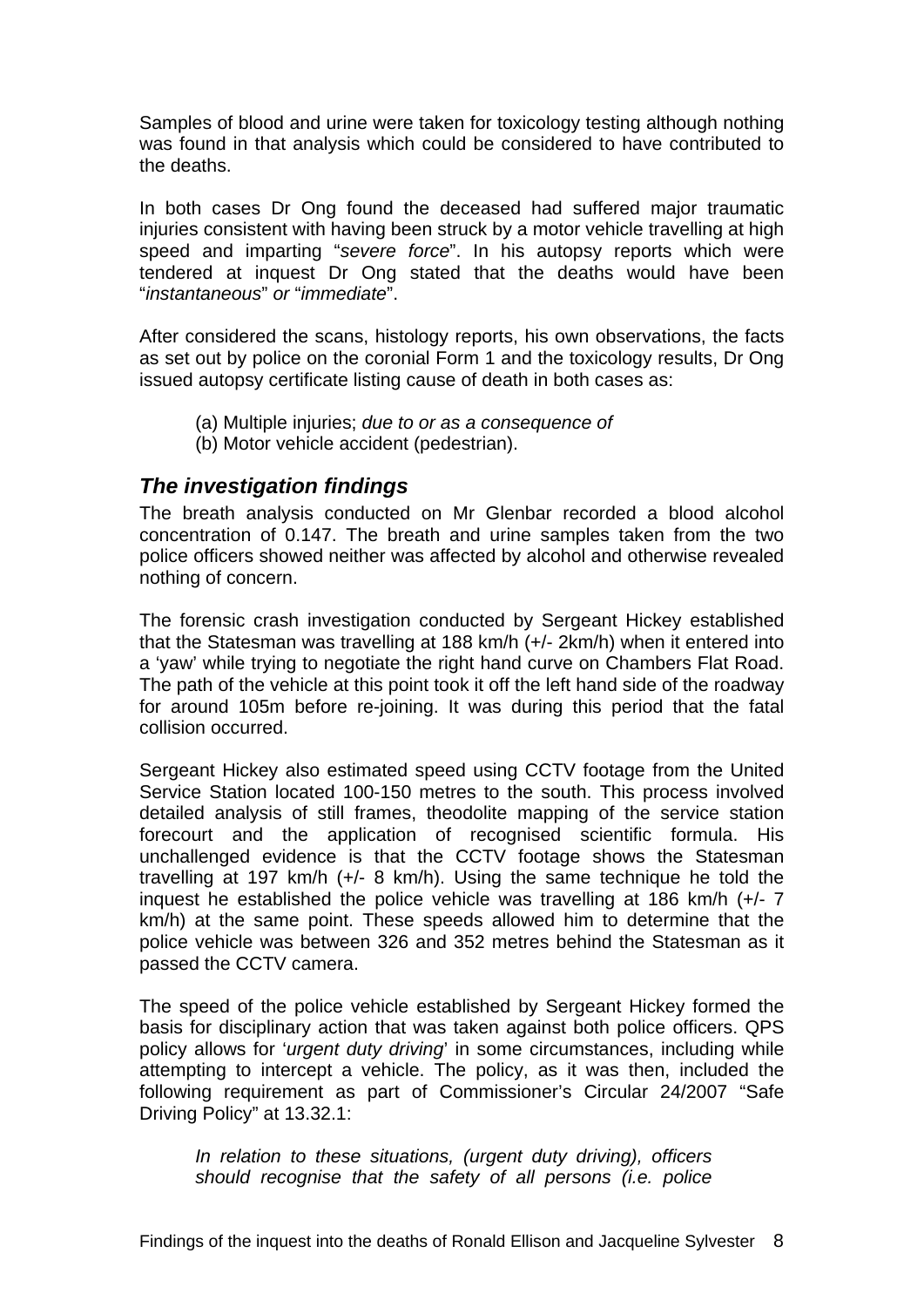*officers, members of the public and offenders) is paramount. Officers are not to drive a Service vehicle in a manner which is likely to expose themselves or other road users to unjustifiable risk, injury or death. Officers are expected to use sound professional judgement and will be held accountable for their decisions.*

The officers accepted the basis for the disciplinary action and were dealt with by way of managerial guidance from a senior officer in relation to safe driving policy. Both were required to undergo a Pursuit Refresher Training course.

### <span id="page-10-0"></span>**Findings required by s. 45**

I am required to find, as far as is possible, who the deceased people were, how they died, when and where they died and what caused their deaths. As a result of considering all of the material contained in the exhibits and the evidence given at inquest, which I have summarised above, I am able to make the following findings.

<span id="page-10-2"></span><span id="page-10-1"></span>

| Identities of the deceased - | The deceased people were Ronald Anthony<br>Ellison and Jacqueline Sylvester.                                                                                                                                      |
|------------------------------|-------------------------------------------------------------------------------------------------------------------------------------------------------------------------------------------------------------------|
| How they died -              | They died as a result of injuries sustained<br>when, as pedestrians; they were struck by<br>the speeding vehicle of an intoxicated driver<br>who lost control of his vehicle while<br>attempting to evade police. |
| Place of death -             | They died at Chambers Flat Road, Park<br>Ridge in Queensland.                                                                                                                                                     |
| Date of death -              | They died on 4 December 2009.                                                                                                                                                                                     |
| Cause of death -             | They each died from multiple injuries<br>suffered during a motor vehicle collision.                                                                                                                               |

## <span id="page-10-6"></span><span id="page-10-5"></span><span id="page-10-4"></span><span id="page-10-3"></span>**Concerns, comments and recommendations**

Section 46, in so far as it is relevant to this matter, provides that a coroner may comment on anything connected with a death that relates to public health or safety, the administration of justice or ways to prevent deaths from happening in similar circumstances in the future.

The direct and proximate cause of the death of Mr Ellison and Ms Sylvester was the drunken, dangerous driving of Brett Glenbar. It is likely that the attempted interception of the car driven by Mr Glenbar by police precipitated his driving faster than the already high speed at which he was travelling prior to any contact with them. It does not automatically follow that the police officers involved did anything wrong or were in any way responsible for the deaths. What needs to be considered is whether the actions of the officers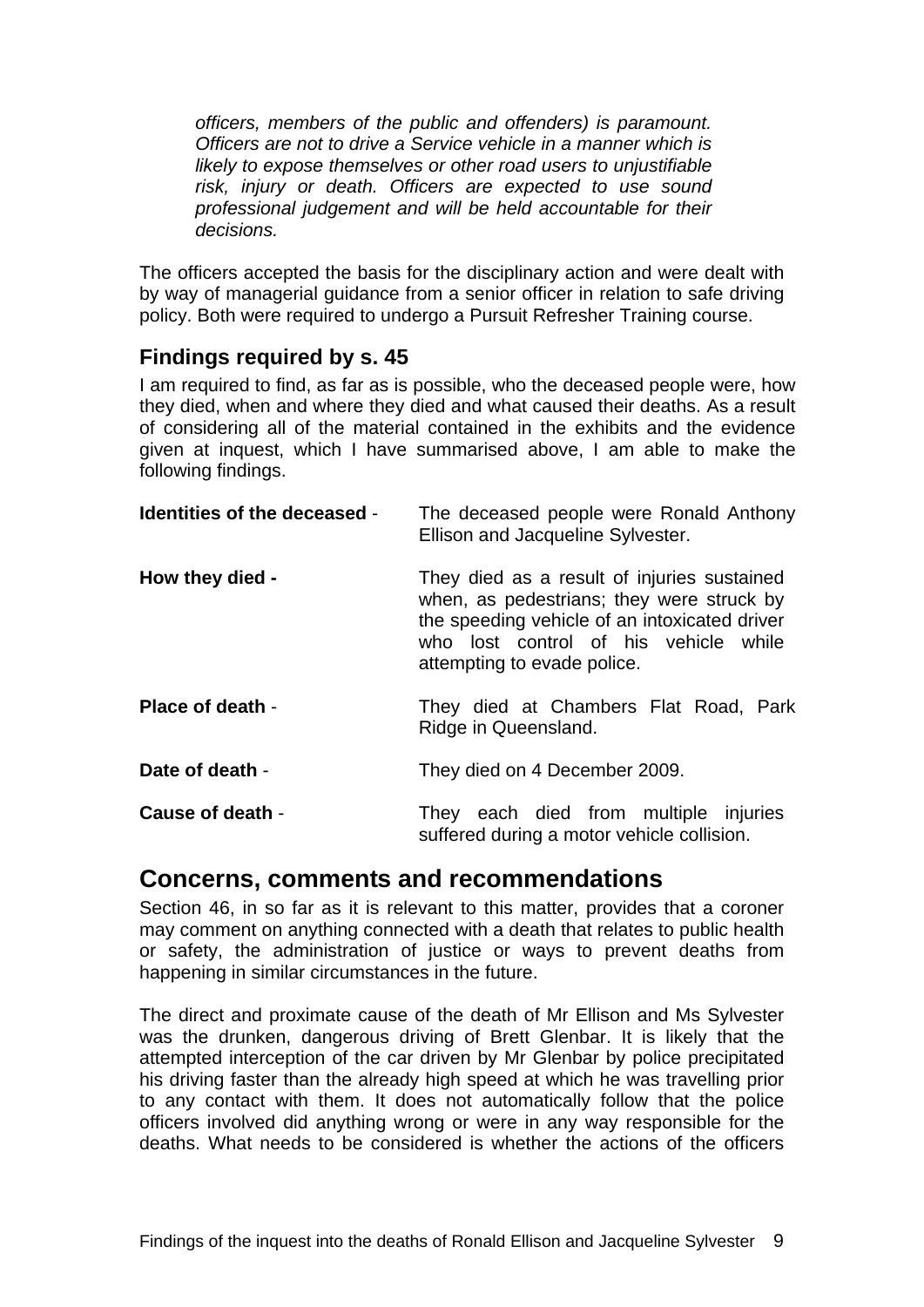involved in the incident were lawful and reasonable. This requires an assessment of whether the officers complied with the relevant QPS policies.

### <span id="page-11-0"></span>*QPS pursuit policy*

On 1 January 2008, after an extensive trial period, the QPS implemented a new pursuit policy State wide. The QPS policy in place at the time of these deaths was based on a three-tiered standard of decision-making that proved effective in reducing the number of pursuits.

The policy has subsequently been refined. The current pursuit policy was implemented after the then State Coroner, Mr Michael Barnes, presented a report on police pursuits in  $2010.<sup>1</sup>$  $2010.<sup>1</sup>$  $2010.<sup>1</sup>$ 

The policy is again undergoing a review to identify whether improvements might assist officers in conducting enforcement and investigation of offences. I acknowledge that the reforms to date demonstrate an ongoing commitment by the QPS to ensure public safety while pursuing offenders.

The parts of the policy that were in force in December 2009 and that are relevant to this case are considered below.

#### <span id="page-11-1"></span>**When can a pursuit be commenced and continued?**

The principles underpinning the policy are outlined in the Operational Procedures Manual  $(OPM)^2$  $(OPM)^2$ . Those of particular relevance to this case are:

- *(i) Pursuit driving is inherently dangerous. In most cases the risk of the pursuit will outweigh the benefits.*
- *(ii) Pursuits should only be commenced or continued where the benefit to the community of apprehending the offender outweighs the risks.*
- *(iii) If in doubt about commencing or continuing a pursuit, don't.*

The policy reinforces the seriousness of pursuit matters and reminds officers that suspects who fail to stop when directed will still be the subject of law enforcement action. However, means other than pursuits will be used to apprehend them. It says:-

*The revised pursuit policy seeks to shift the manner of apprehension of people who fail to be intercepted from pursuits into other strategies. The Service will continue to apprehend* 

http://www.courts.qld.gov.au/\_\_data/assets/pdf\_file/0011/86879/cif-police-pursuits-20100331.pdf

 1

Report on Police Pursuits – Policy Recommendations -

<span id="page-11-2"></span><sup>&</sup>lt;sup>2</sup> Exhibit C7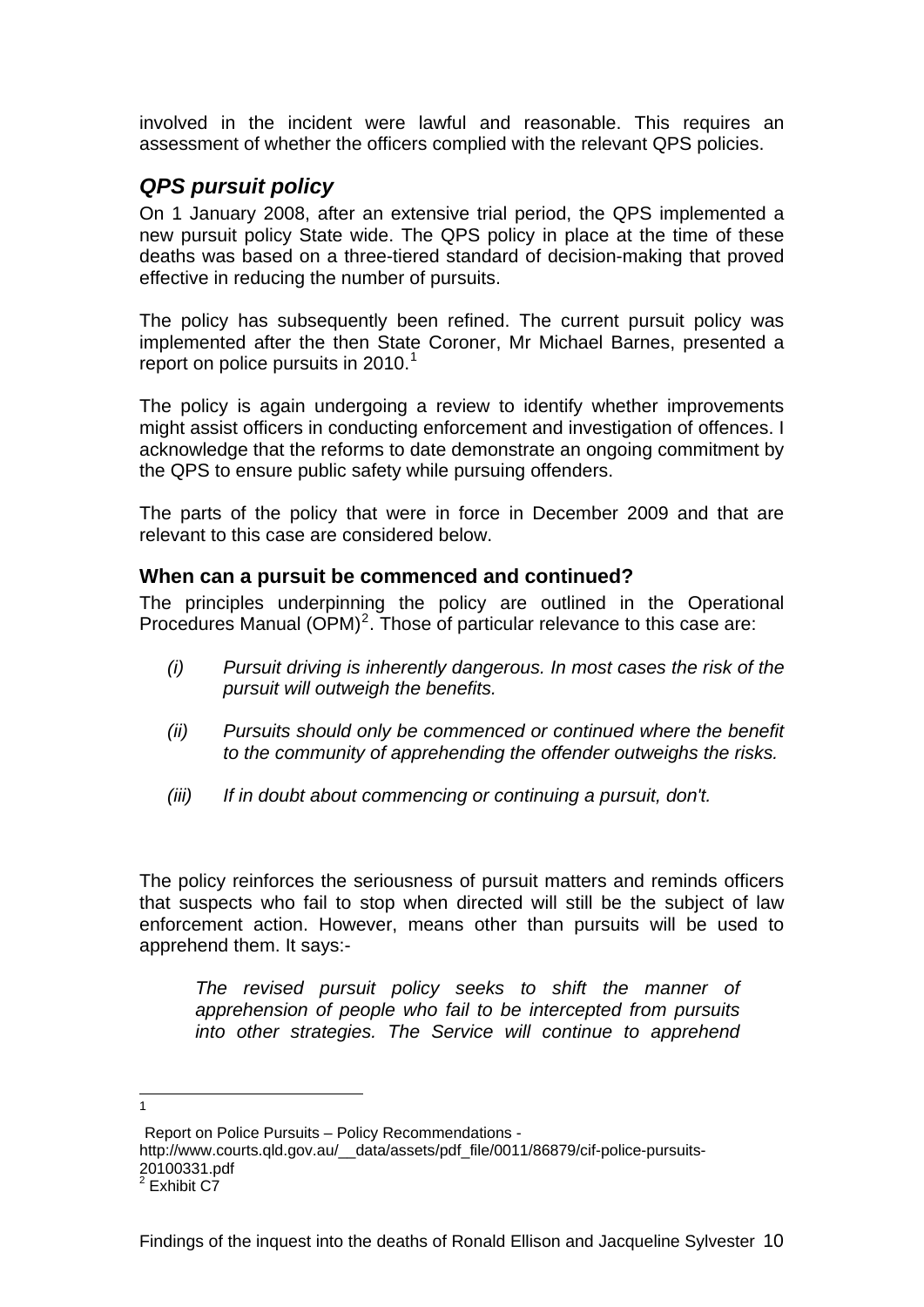*offenders who fail to be intercepted but pursuits will not be the principal means of effecting apprehension.* 

The policy prohibits the commencement of a pursuit for a "non-pursuit matter". These include licence and vehicle checks, random breath tests and traffic offences, including exceeding the speed limit.

A pursuit can be started provided the pursuing officers conduct a risk assessment in relation to the pursuit. The risk assessment must consider a range of factors, including the seriousness of the offences the person fleeing may have committed and the strength of the evidence indicating they have committed those offences. In this balancing exercise, issues of safety are paramount.

The policy defines "pursuit" as the continued attempt to intercept a vehicle that has failed to comply with a direction to stop where it is believed on reasonable grounds the driver of the other vehicle is attempting to evade police.

"Intercept" means the period from deciding to direct the driver of a vehicle to stop until either the driver stops or fails to stop. It includes the period when the police vehicle closes on the subject vehicle in order to give the driver a direction to stop.

#### <span id="page-12-0"></span>**When an intercept becomes a pursuit**

When an officer is attempting to intercept a vehicle, if the vehicle "fails to stop as soon as reasonably practicable, and the officer reasonably believes the driver of the vehicle is attempting to evade police", a pursuit is said to commence if the officer continues to attempt the intercept.

The reference to "reasonably believes" means the question is not determined by the subjective views of the pursuing officer. As with most aspects of law enforcement, officers must align their conduct with what a reasonable officer would do or believe in the circumstances.

An attempted intercept must be abandoned if a pursuit is not justified. Where a pursuit that had initially been justified becomes one where either the officer, the occupants of the pursued vehicle or members of the public are exposed to unjustifiable risk, it must be abandoned. In such cases the officer must turn off the flashing lights and siren, pull over and stop the police vehicle at the first available safe position and provide details to the local police communications centre.

#### <span id="page-12-1"></span>**Was a pursuit permitted?**

When initially interviewed, neither of the officers involved asserted a pursuit could have been permitted under the QPS policy. It is clear that this case constituted a 'non-pursuit matter'. Although the collision with the Hohepa's vehicle might have constituted dangerous driving; an indictable offence otherwise potentially justifying a pursuit, the policy does not allow such driving (alone) to justify a pursuit where it occurs after an attempted intercept has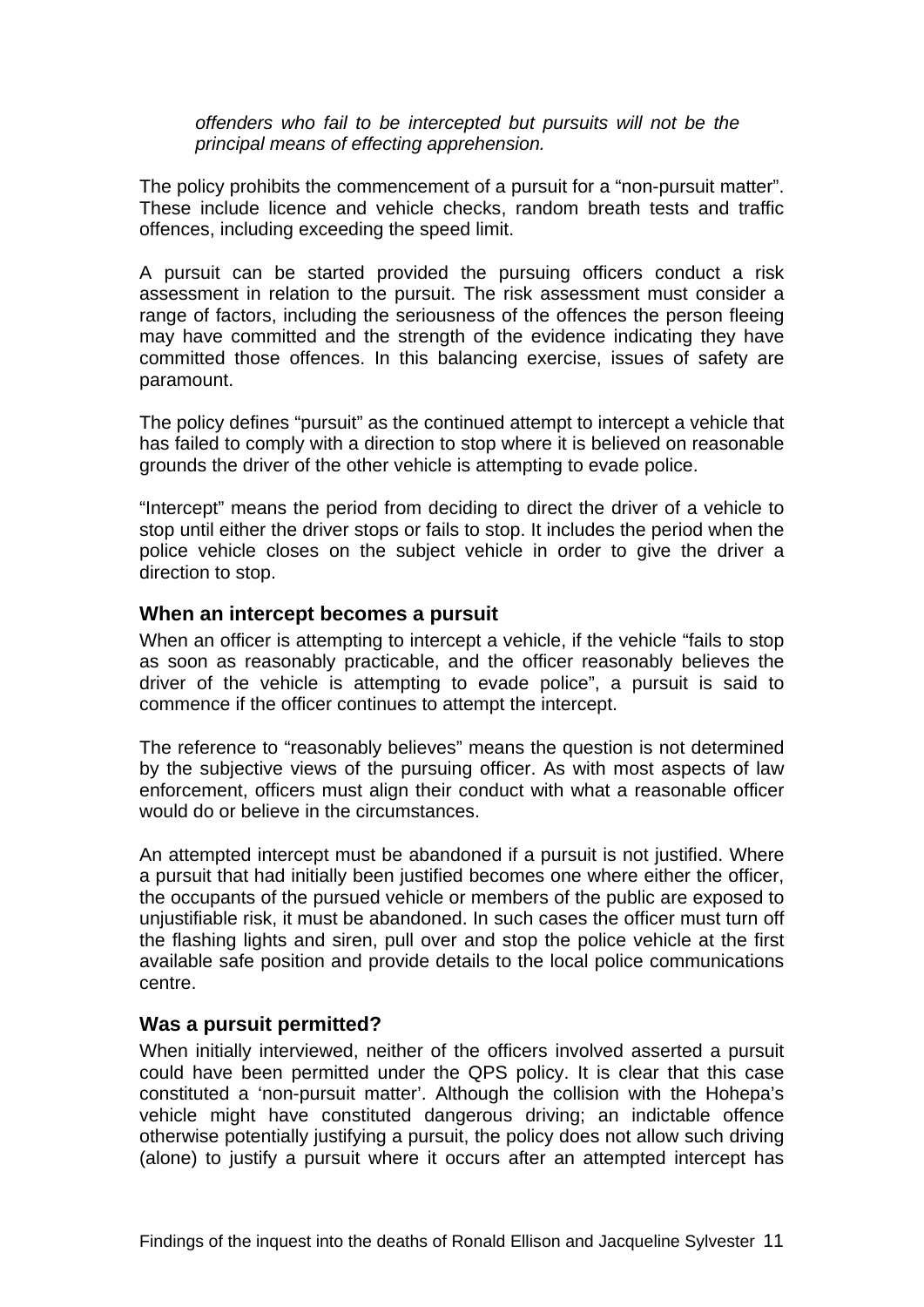taken place. At no time during the relevant course of events was a pursuit allowed by QPS policy.

#### <span id="page-13-0"></span>**Was there a pursuit in this case?**

I accept the submissions from counsel assisting and from counsel for Senior Constables Harmer and Brock that there was no pursuit in this case. There was clearly a large distance between the vehicles by the time the officers set off after the Statesman. The officers were entitled to make some attempt to intercept and to undertake urgent duty driving in aid of this. In order for this attempted intercept to become a pursuit there must have been a basis on which they ought to reasonably have believed the driver of the Statesman was trying to evade them. The evidence of the officers and of Mr Glenbar himself (insofar as it can be relied upon) is that his manner of driving did not change in the very brief period after the police turned on their emergency lights. The officers say, and I accept, that they did not see the Statesman again until the point of the collision with the Hohepa's Pulsar. This means there was certainly no pursuit at the time the deceased were struck.

I have also considered whether a pursuit took place on Bumstead Road while Senior Constable Brock was alone in the police vehicle. The fact the police vehicle had its emergency lights off as it approached the collision with the Pulsar means it would not have been sufficiently clear to Senior Constable Brock whether the driver of the Statesman knew he was still following. I accept that this was an unusual situation. The speed of the Statesman had clearly decreased and it was appropriate to continue to follow at a safe distance. There is insufficient evidence to say that Senior Constable Brock ought to have believed the other driver was trying to evade him.

#### <span id="page-13-1"></span>**Urgent duty driving**

I noted earlier in these findings that the QPS policy sets limits on urgent duty driving requiring of officers that they not expose themselves or others to unjustifiable risk, injury or death. I agree with the findings of the ESC investigators that the speed at which the police car was recorded in this instance could not be justified in that context. The dry conditions, light traffic and experience of the driver all serve to mitigate the extent of any breach of QPS policy, but these fail to bring the very high speed within an appropriate range.

# <span id="page-13-2"></span>**Section 48**

Sub-sections 48(3) and 48(4) of the *Coroners Act 2003* provide for the giving of information about a person's conduct by a coroner to the CMC (for official or police misconduct) or to a disciplinary body for the person's profession or trade (if the coroner reasonably believes it might cause that body to inquire into, or take steps in relation to, the conduct).

In this case the only referral I could make is one which has already been made by ESC investigators and, in my view, been adequately dealt with. In the circumstances there is no basis for me to refer any matter.